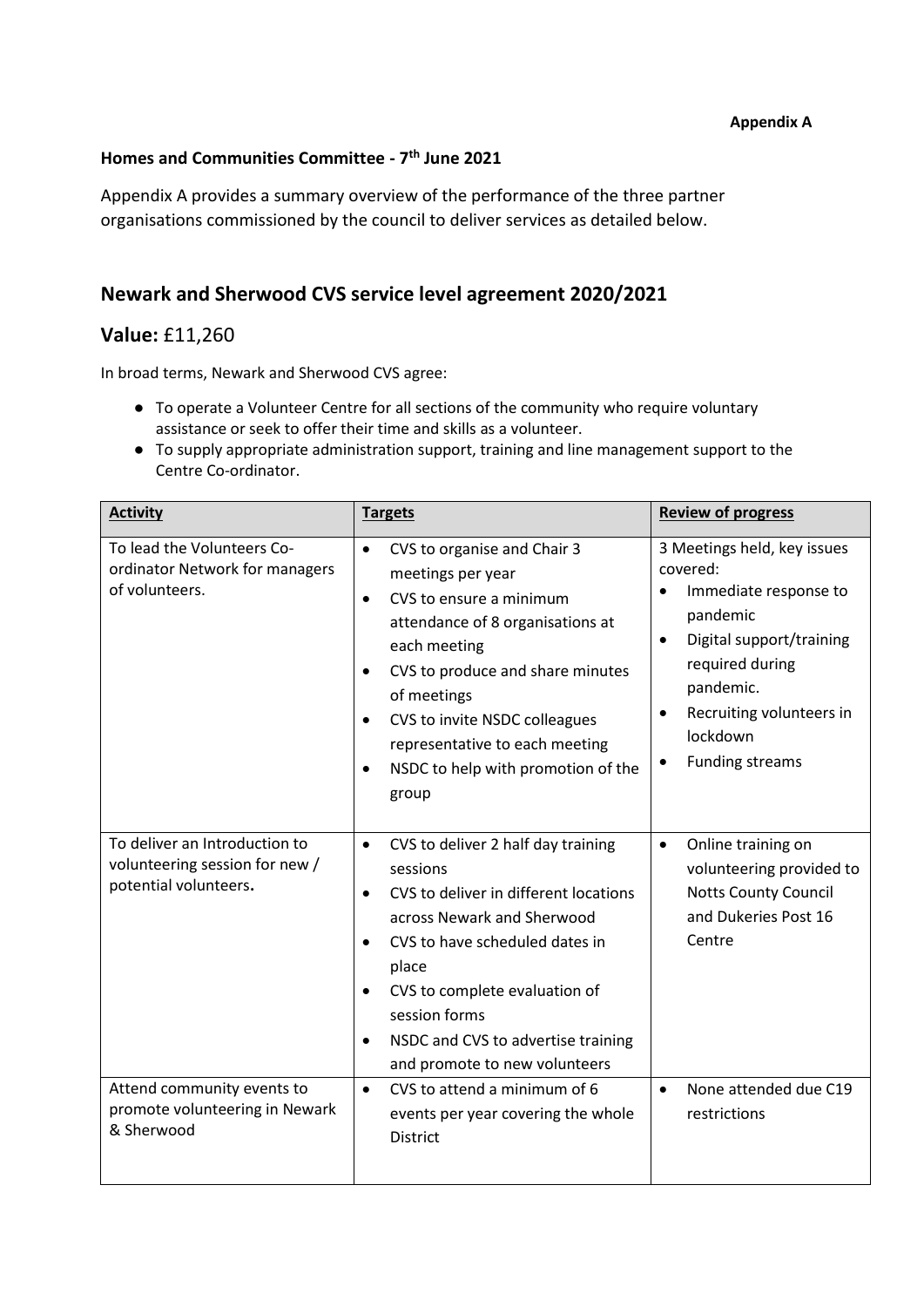| Receive and process volunteering<br>enquiries via appropriate<br>networks, with a view to<br>achieving volunteer placements | CVS to record number of people<br>$\bullet$<br>engaged with and any outcomes<br>from each engagement<br>NSDC to promote any key events<br>$\bullet$<br>CVS to process a minimum of 100<br>$\bullet$<br>enquiries<br>CVS to place 50 new volunteers per<br>$\bullet$<br>year   | <b>Total Number of</b><br>$\bullet$<br>Enquiries: 1410<br>Total number of<br>$\bullet$<br>Volunteers placed: 1304<br>Organisations:<br>Listening Line 14<br>CVS shopping scheme 51<br>CVS transport 3<br>NHS Covid 19 Vaccine sites<br>1201<br>Other organisations<br>examples:<br><b>Salvation Army</b><br>Macmillan<br><b>Great Notts Toy Appeal</b><br><b>Illuminate Youth Club</b><br><b>Driving Scheme</b><br>Scouting movement<br>St Paulina's church<br>Oxfam |
|-----------------------------------------------------------------------------------------------------------------------------|-------------------------------------------------------------------------------------------------------------------------------------------------------------------------------------------------------------------------------------------------------------------------------|----------------------------------------------------------------------------------------------------------------------------------------------------------------------------------------------------------------------------------------------------------------------------------------------------------------------------------------------------------------------------------------------------------------------------------------------------------------------|
| Actively promote volunteering<br>opportunities and news stories<br>via multiple communications<br>channels                  | CVS to use social media, website<br>$\bullet$<br>articles and case studies to promote<br>all aspects of volunteering<br>CVS to create one new online<br>resource for VCS organisations<br>NSDC to share any good news<br>stories through their<br>communication channels      | Furniture project<br>Streams of<br>$\bullet$<br>communication used<br>include, Website, Social<br>Media, Southwell<br>Diocese church network,<br>Nottinghamshire CVS's<br>NHS platforms.<br>Online visuals created of<br>$\bullet$<br>NHS volunteers and<br>thank you volunteers<br>publicity                                                                                                                                                                        |
| Face to Face appointments for<br>potential volunteers unable /<br>unwilling to use online service                           | CVS to offer face to face<br>$\bullet$<br>appointments at a venue suitable to<br>the potential volunteer within any<br>part of the District<br>NSDC can call CVS to make face to<br>face appointments for potential<br>volunteers<br>NSDC to actively promote<br>appointments | Face to Face<br>$\bullet$<br>Appointments not<br>delivered due C19<br>pandemic restrictions                                                                                                                                                                                                                                                                                                                                                                          |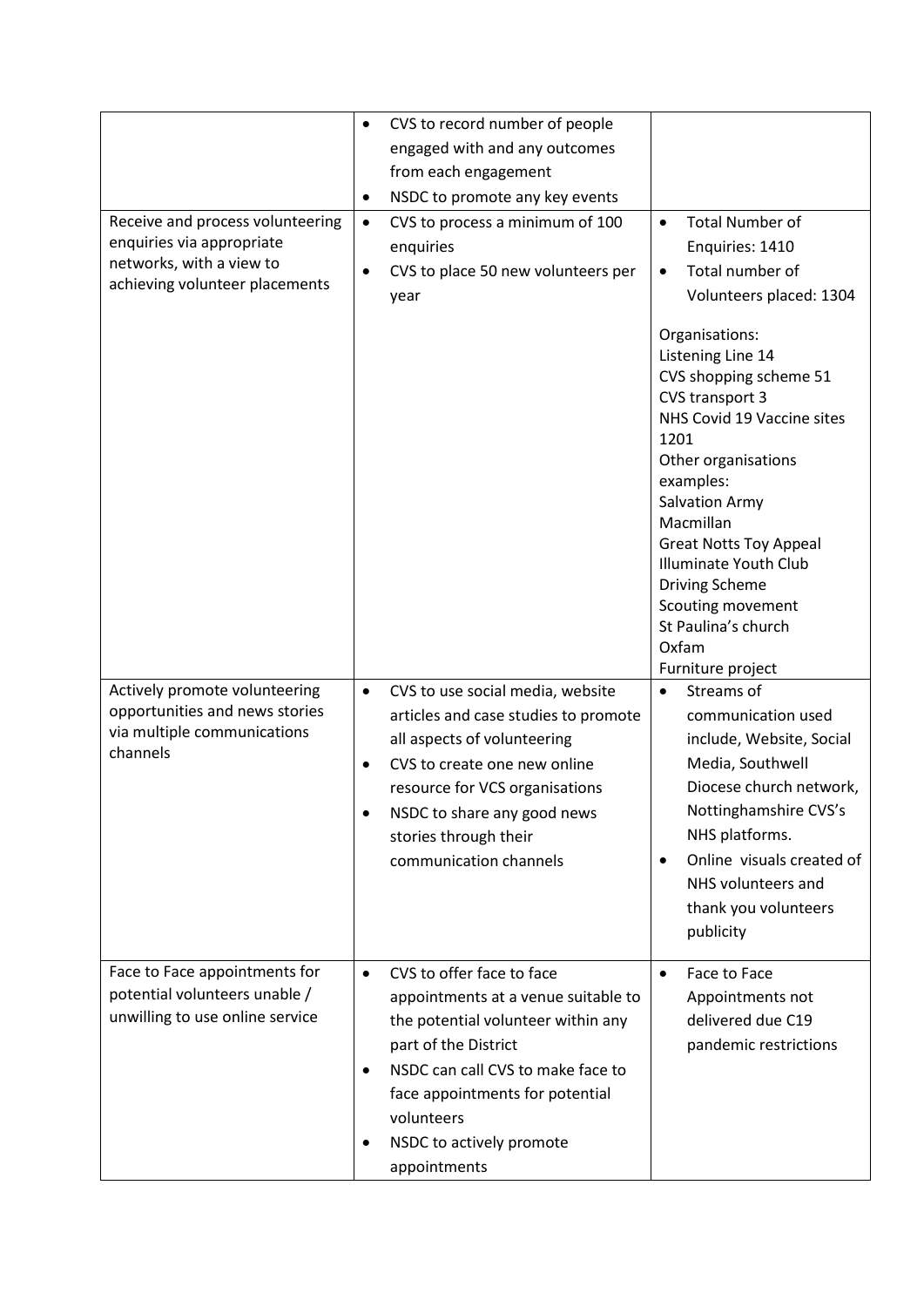#### **Case study (Newark and Sherwood CVS):**

*"Andy contacted me in February as a friend of his was volunteering at the Newark Showground. A recently retired Firefighter at the start of 2020 he had found the lockdown period difficult and felt he had essential skills that would be very beneficial to us in delivering the vaccine.*

*On interviewing Andy it was very clear that he had excellent skills in crowd control, marshalling, first aid and safeguarding from his time in the Fire Service. He also was very good at dealing with members of the public.Andy commenced volunteering at the site at the end of February. He is a very valued member of the team and is now one of our lead volunteers who can support and mentor new volunteers.* 

*Andy is especially good at supporting elderly people with mobility problems and those who are nervous and feel overwhelmed with needles etc. He finds this comes very naturally as keeping calm and supporting people was paramount during his time as fire fighter.*

*Andy is extremely positive and the site have commented he is a great volunteer to have around. He is very flexible and always helps out at short notice. He tells me he is really enjoying the work being part of the vaccine programme is giving him a real sense of pride as he knows how important it is to the country.* 

*Andy is keen to continue until the vaccine programme is over, we have agreed afterwards that we will look at other options for him in terms of volunteering as he feels he definitely would like to continue after this positive experience.* 

*Andy has also offered to speak on our introduction to volunteering courses about the positive impact being part of the vaccine volunteers has had on his life."*

# **Home- Start service level agreement 2020-2021**

### **Value:** £4,690

In broad terms, Home-Start agree:

- To provide family support to support all sections of the community who require it.
- To supply appropriate administration support where necessary, training and line management support to its staff and volunteers.

**NSDC** will provide informal support to the Home-Start Newark through appropriate Business Units to add value to the service offer provided.

| <b>Activity</b>                                                                                                                                                                                                                                              | <b>Target</b>                                                                                                                    | <b>Review of Progress</b>                                                                                                                                                                                                                              |
|--------------------------------------------------------------------------------------------------------------------------------------------------------------------------------------------------------------------------------------------------------------|----------------------------------------------------------------------------------------------------------------------------------|--------------------------------------------------------------------------------------------------------------------------------------------------------------------------------------------------------------------------------------------------------|
| minimum of 40<br>Support<br>a<br>families with children under 5<br>through home visiting/remote<br>support. This includes remote<br>support for 5 families for 6<br>months in the Ollerton area<br>Coalfields<br>(funded<br>by<br><b>Regeneration Trust)</b> | At least 40 families per<br>$\bullet$<br>year<br>Referrals to service,<br>$\bullet$<br>recorded on our data<br>management system | Referrals since 01/04/20: 20<br>$\bullet$<br>Support not taken up by family:<br>8<br>Referrals who were matched<br>$\bullet$<br>with a volunteer: 12<br>Families already matched with<br>volunteer at 01/04/20: 15<br>Families in process on 1/4/21: 3 |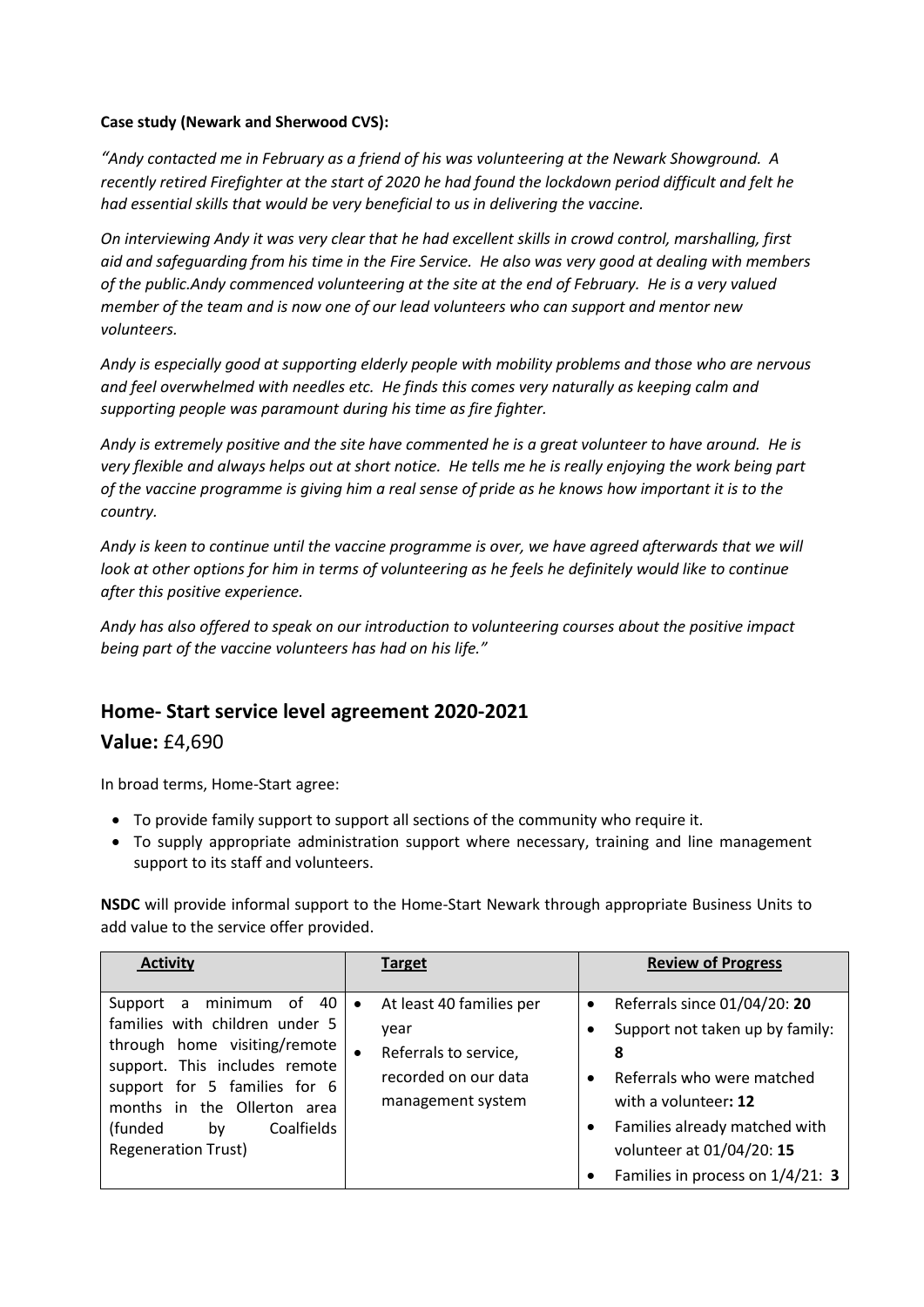|                                                                                                                                                                                                                                                                                                                                                                                                                                                                                                                                                                                          | Engagement with service,<br>٠<br>recorded on our data<br>management system                                                                                                                                                                                                                                                                                                | Families linked to Syrian<br>$\bullet$<br>homework transition support: 0<br>Total families supported 20/21<br>$\bullet$<br>year via home visiting and BHBF<br>homework support: 30<br>2 new members of staff now in<br>$\bullet$<br>post since 1 <sup>st</sup> March to replace 2<br>staff who left. Referrals now<br>coming in more quickly again.<br>Currently offering remote<br>support with risk assessed<br>outdoor visiting where<br>appropriate.                                                                                  |
|------------------------------------------------------------------------------------------------------------------------------------------------------------------------------------------------------------------------------------------------------------------------------------------------------------------------------------------------------------------------------------------------------------------------------------------------------------------------------------------------------------------------------------------------------------------------------------------|---------------------------------------------------------------------------------------------------------------------------------------------------------------------------------------------------------------------------------------------------------------------------------------------------------------------------------------------------------------------------|-------------------------------------------------------------------------------------------------------------------------------------------------------------------------------------------------------------------------------------------------------------------------------------------------------------------------------------------------------------------------------------------------------------------------------------------------------------------------------------------------------------------------------------------|
| Enable families to support their<br>children's early learning through<br>our Big Hopes Big Future school<br>readiness work.<br>This includes<br>individual family zoom sessions<br>volunteer over the<br>with<br>a<br>summer to work through a<br>summer learning pack provided<br>by Barnby Road Academy (5<br>families). This trial project may<br>extend into the school year and<br>ongoing if it proves successful.<br>All new volunteers to be trained<br>in BHBF and for this to be<br>embedded across all service<br>delivery. BHBF is funded by the<br><b>Domlal Foundation</b> | 5 families supported in the<br>$\bullet$<br>summer<br>Referrals to service<br>$\bullet$<br>recorded<br>Engagement with service<br>monitored<br>Recording progress against<br>$\bullet$<br>'Being involved in the<br>development/learning'<br>outcome                                                                                                                      | 5 families signed up for summer<br>$\bullet$<br>programme. 3 completed with<br>high levels of satisfaction.<br>This programme to continue in<br>partnership with Barnby Road<br>Academy with a maximum of 5<br>families at any one time.<br>School paused restart of this<br>$\bullet$<br>programme due to their high<br>workload around Covid. Then<br>our BHBF staff member left.<br>New staff member now in place<br>and funding secured until<br>31.12.21.<br>This work to resume in April<br>2021 once new staff member<br>inducted. |
| Support local families with a safe<br>play environment at our Family<br>Group sessions. Also providing<br>free healthy snacks, different<br>learn-through-play<br>stimulating<br>activities, guest facilitators e.g.<br>Inspire Learning and Children's<br>centre to do craft activities with<br>the children. We signpost and<br>engage with other agencies.<br>Family Group is funded<br>by<br>Children in Need                                                                                                                                                                        | 2 Family Groups weekly<br>$\bullet$<br>serving a minimum of 26<br>families (dependent on<br>Covid restrictions)<br>Hold two sessions during<br>$\bullet$<br>the summer holidays<br>where the older children<br>can attend to do some<br>educational arts and crafts<br>Referrals to service<br>$\bullet$<br>recorded<br>Engagement with service<br>$\bullet$<br>monitored | Family Group on pause since<br>$\bullet$<br>initial lockdown due to Covid.<br>14 Zoom family support and<br>$\bullet$<br>activity sessions offered to all<br>Group families. Attendance<br>dropped when lockdown<br>finished and sessions stopped.<br>We stay in touch with Group<br>$\bullet$<br>families via emails, texts and<br>calls. All have been offered<br>remote support. One has<br>accepted so far.                                                                                                                           |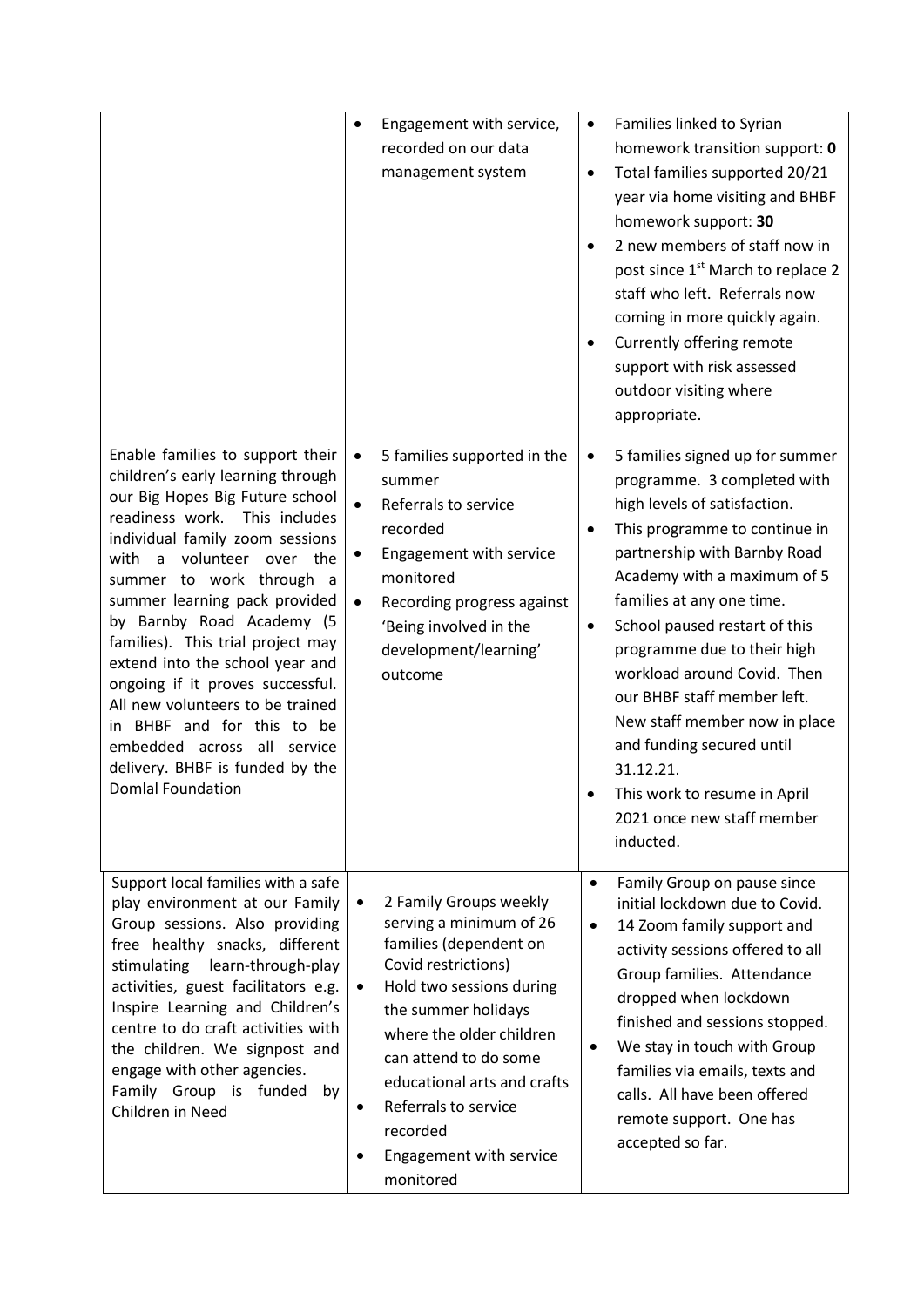|                                                                                                                                                                                                    |                                                                                                                                           | $\bullet$                           | Craft bags delivered to all group<br>and home visiting families<br>during the summer break. A<br>second round of craft bags to<br>be delivered during the October<br>half term break. Then again at<br>Christmas, then again in<br>February. Packs to continue for<br>holiday periods for meantime.<br>Group activity due to resume in<br>May outdoors. Both Group<br>staff retiring this year so 2 new<br>posts being recruited and<br>Group restart indoors in August<br>this year.<br>CIN funding ended March 21<br>(but we have underspend to<br>fund several months of<br>activity). New bid went in April<br>- we will hear in July. |
|----------------------------------------------------------------------------------------------------------------------------------------------------------------------------------------------------|-------------------------------------------------------------------------------------------------------------------------------------------|-------------------------------------|--------------------------------------------------------------------------------------------------------------------------------------------------------------------------------------------------------------------------------------------------------------------------------------------------------------------------------------------------------------------------------------------------------------------------------------------------------------------------------------------------------------------------------------------------------------------------------------------------------------------------------------------|
| Providing interesting outings for<br>Home-Start families' e.g. a day<br>trip to a local attraction that<br>otherwise these families would<br>not be able to do                                     | At least 1 day trip annually                                                                                                              | $\bullet$                           | So far this has not been possible<br>due to Covid restrictions<br>We were able to provide<br>families with access to an online<br>pantomime over Christmas,<br>thanks to John Lewis/Waitrose<br>funding.<br>We also provided Salvation<br>Army presents to families<br>(depending on need), as well as<br>food hampers from Waitrose in<br>Newark and in Lincoln at<br>Christmas. Also presents from<br>The Palace Theatre.                                                                                                                                                                                                                |
| Recruit, train and place at least<br>10 new volunteer parents from<br>the local community to support<br>other parents through home<br>visiting/remote support and a<br>range of support activities | Minimum of 10 new<br>$\bullet$<br>volunteers trained &<br>placed with new families<br>50% of volunteers<br>$\bullet$<br>completing course | $\bullet$<br>$\bullet$<br>$\bullet$ | 4 new volunteers completed<br>our remote support training<br>course in July this year.<br>5 more volunteers completed<br>the course in November.<br>Training has been offered to all<br>existing home-visiting<br>volunteers to build skills and                                                                                                                                                                                                                                                                                                                                                                                           |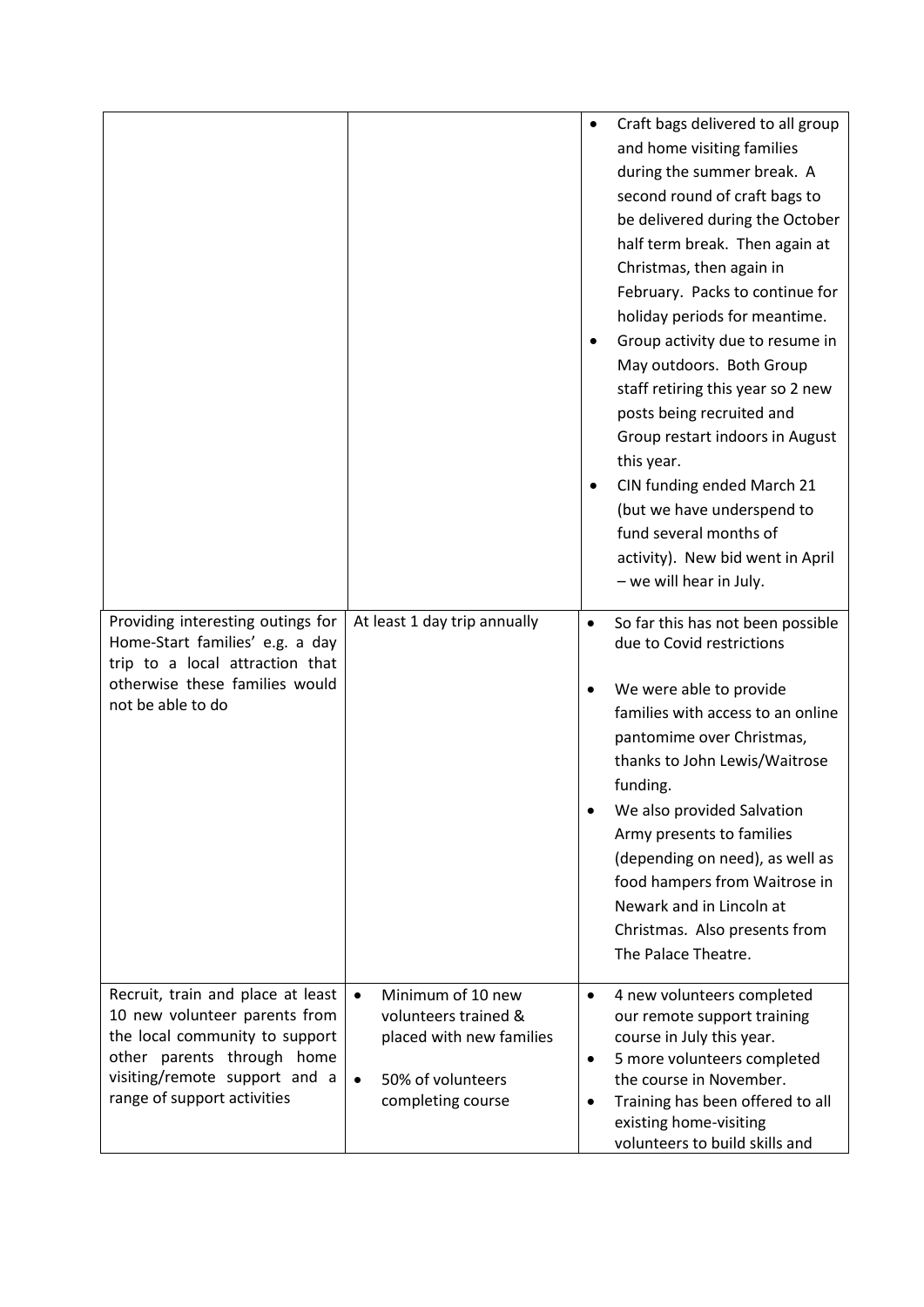|                                                                                                                                                                                                                                         |                                                                                                                                                                                                                                                                                   | confidence in providing support<br>remotely.<br>Suicide awareness training<br>opportunity shared with all<br>volunteers.<br>'Top-up' training being<br>developed to upskill remote<br>volunteers to enable them to do<br>face to face visits.<br>Volunteers all received a £5<br>Boots gift voucher as a thanks at<br>Christmas, and Group<br>volunteers also received a big<br>box of chocolates. These were<br>both thanks to the John<br>Lewis/Waitrose funds.                                                                                                                                                             |
|-----------------------------------------------------------------------------------------------------------------------------------------------------------------------------------------------------------------------------------------|-----------------------------------------------------------------------------------------------------------------------------------------------------------------------------------------------------------------------------------------------------------------------------------|-------------------------------------------------------------------------------------------------------------------------------------------------------------------------------------------------------------------------------------------------------------------------------------------------------------------------------------------------------------------------------------------------------------------------------------------------------------------------------------------------------------------------------------------------------------------------------------------------------------------------------|
| Retain at least 50% of the<br>scheme's current volunteers and<br>provide additional and on-going<br>training.                                                                                                                           | 35 current (service<br>delivery) volunteers<br>Keep a register of<br>volunteers<br>Keep a record of<br>training<br>Record any<br>enrichment activities                                                                                                                            | Current home<br>visiting/remote support<br>volunteers: 26 (plus 2<br>paused until can visit in<br>person and 4 paused for<br>personal reasons)<br>Current group volunteers: 8<br>(plus one resting)                                                                                                                                                                                                                                                                                                                                                                                                                           |
| closely<br>Work<br>with<br>partner<br>agencies to maintain strong<br>working practices with regard to<br>safeguarding<br>children<br>e.g.<br>Healthy Families Teams, Social<br>Care, Family Service, Early Help,<br>Children's Centre's | Review safeguarding policy<br>٠<br>annually to ensure<br>compliance Ensure all staff<br>and volunteers have an<br>annual training update<br>Regular staff and<br>volunteer supervision<br>prioritise safeguarding<br>Keep records of staff and<br>$\bullet$<br>volunteer training | Staff linking with social care<br>$\bullet$<br>and other partners to<br>contribute towards ongoing<br>safeguarding cases with<br>supported families.<br>Staff have completed annual<br>safeguarding updates via NSCP.<br>Administrator also now<br>booking training.<br>'Top-Up' training for remote<br>$\bullet$<br>volunteers to include<br>safeguarding focus.<br>Volunteer online safeguarding<br>update focusing on domestic<br>abuse provided via partner<br>agency.<br>Safeguarding prioritized in all<br>٠<br>staff and volunteer<br>supervisions.<br>Training records kept for staff<br>$\bullet$<br>and volunteers. |
| Retain support outside the home                                                                                                                                                                                                         | Volunteer diary sheets<br>$\bullet$                                                                                                                                                                                                                                               | This is more challenging due to<br>$\bullet$                                                                                                                                                                                                                                                                                                                                                                                                                                                                                                                                                                                  |
| alongside home-visiting/remote                                                                                                                                                                                                          | record any work done with                                                                                                                                                                                                                                                         | Covid-19 but volunteers and                                                                                                                                                                                                                                                                                                                                                                                                                                                                                                                                                                                                   |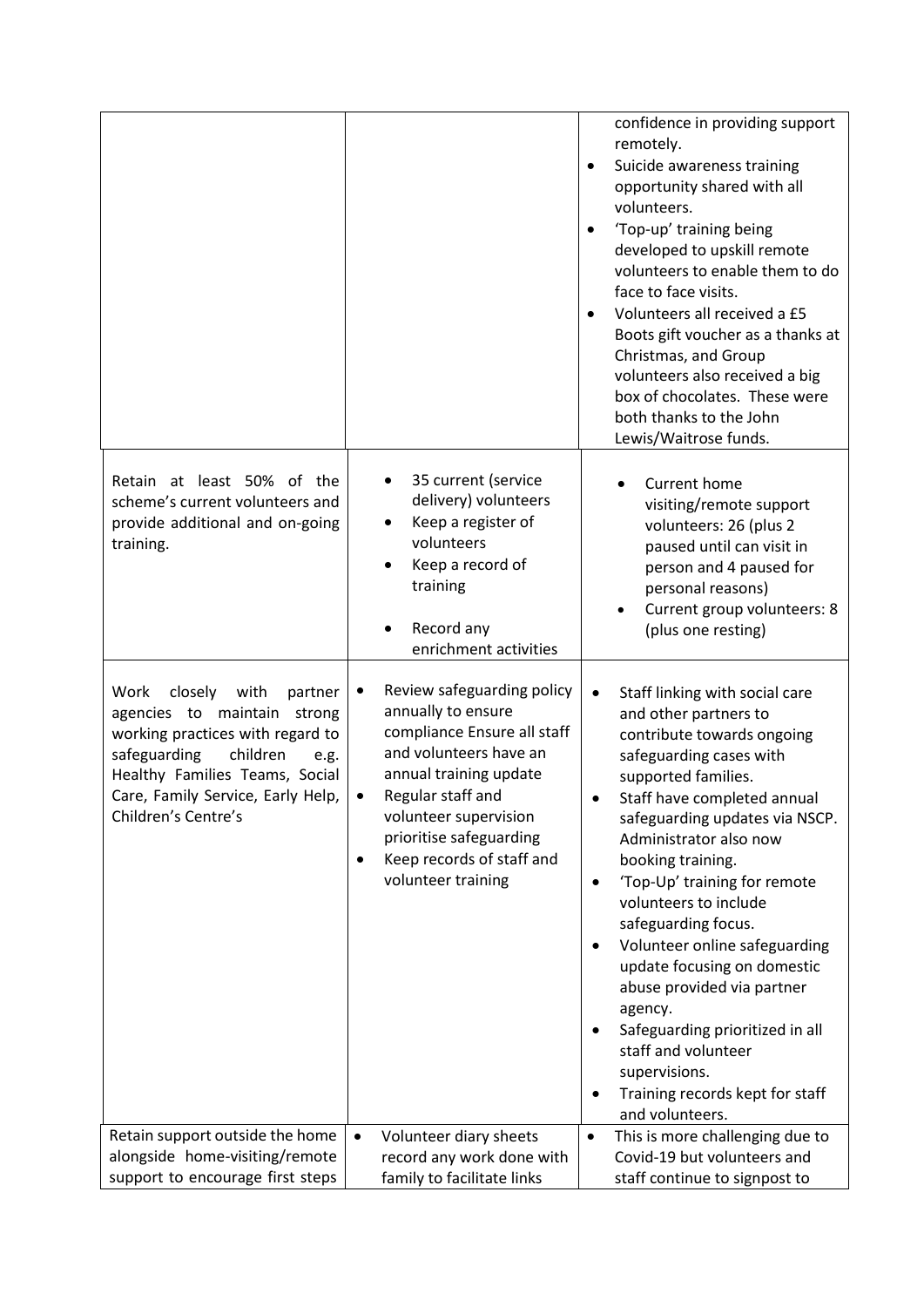| towards community involvement<br>(groups, courses, family outings<br>and fun days)<br>This will be dependent on the<br>fluid situation re Covid-19                                                                                                                                                                                                | with external agencies.<br>This work is recorded on<br>our data management<br>system<br>Volunteer supervision<br>$\bullet$<br>notes are recorded                                                                                                                                                                                                                                                                                                                                   | appropriate services and to<br>encourage families to get out<br>and about as per national<br>guidelines.                                                                                                                                                                                                                                                                                                                                                                   |
|---------------------------------------------------------------------------------------------------------------------------------------------------------------------------------------------------------------------------------------------------------------------------------------------------------------------------------------------------|------------------------------------------------------------------------------------------------------------------------------------------------------------------------------------------------------------------------------------------------------------------------------------------------------------------------------------------------------------------------------------------------------------------------------------------------------------------------------------|----------------------------------------------------------------------------------------------------------------------------------------------------------------------------------------------------------------------------------------------------------------------------------------------------------------------------------------------------------------------------------------------------------------------------------------------------------------------------|
| Support minority groups such as<br>immigrant, refugee and asylum<br>seeking families Recognising the<br>structural inequalities in society<br>and the impact these can have<br>people<br>with<br>protected<br>on<br>characteristics as defined by the<br>Equality Act (2010). Committing<br>to inclusivity in all areas of<br>service provisions. | Support Syrian families,<br>$\bullet$<br>part of the N&S<br>resettlement programme.<br>Record referrals to service<br>$\bullet$<br>Monitor engagement with<br>$\bullet$<br>service<br>Volunteer diary sheets<br>$\bullet$<br>completed to record<br>homeworking<br>Provide transition<br>$\bullet$<br>homework support to<br>Yr6/7 Syrian children                                                                                                                                 | Currently we have one traveller<br>$\bullet$<br>family in permanent<br>accommodation receiving<br>remote support.<br>We had 3 Syrian families signed<br>$\bullet$<br>up for our homework service;<br>however this was a difficult<br>service to deliver remotely. We<br>have another family about to be<br>referred for this service in the<br>next financial year.<br>Volunteer training has an<br>equality, inclusion and diversity<br>focus as standard.                |
| Identify and closely monitor a<br>family's needs and aim to meet<br>their needs                                                                                                                                                                                                                                                                   | All families & volunteers<br>$\bullet$<br>receive regular<br>reviews/supervision to<br>ensure improvement<br>within the family<br>needs.Complete referral<br>forms, initial visit forms,<br>review forms and end<br>forms record this progress,<br>which is then uploaded to<br>our data management<br>system.<br>Implement new data<br>management system, to<br>allow greater detail in<br>monitoring and evaluation<br>of service.<br>Complete volunteer<br>supervision records. | Regular supervision being<br>$\bullet$<br>undertaken with volunteers<br>every 4-6 weeks depending on<br>need and safeguarding issues.<br>Reviews undertaken regularly<br>$\bullet$<br>with all remote support<br>families.<br>$\bullet$<br>New data management training<br>now being cascaded down to<br>rest of team and data starting to<br>be inputted into new system.<br>This has sadly been held up a bit<br>by the major change in staff, but<br>is still underway. |
| Review Policies in line with<br>Home-Start UK's Policy Schedule                                                                                                                                                                                                                                                                                   | All mandatory governing<br>$\bullet$<br>policies are reviewed<br>annually.<br>All other polices are<br>٠<br>reviewed 3 yearly<br>Take Trustee meeting<br>٠<br>minutes<br>Keep an active policy file                                                                                                                                                                                                                                                                                | Ongoing at trustee meetings<br>and as instructed by Home-Start<br>UK.<br>Active policy file now<br>٠<br>maintained online, instead of<br>paper based file.                                                                                                                                                                                                                                                                                                                 |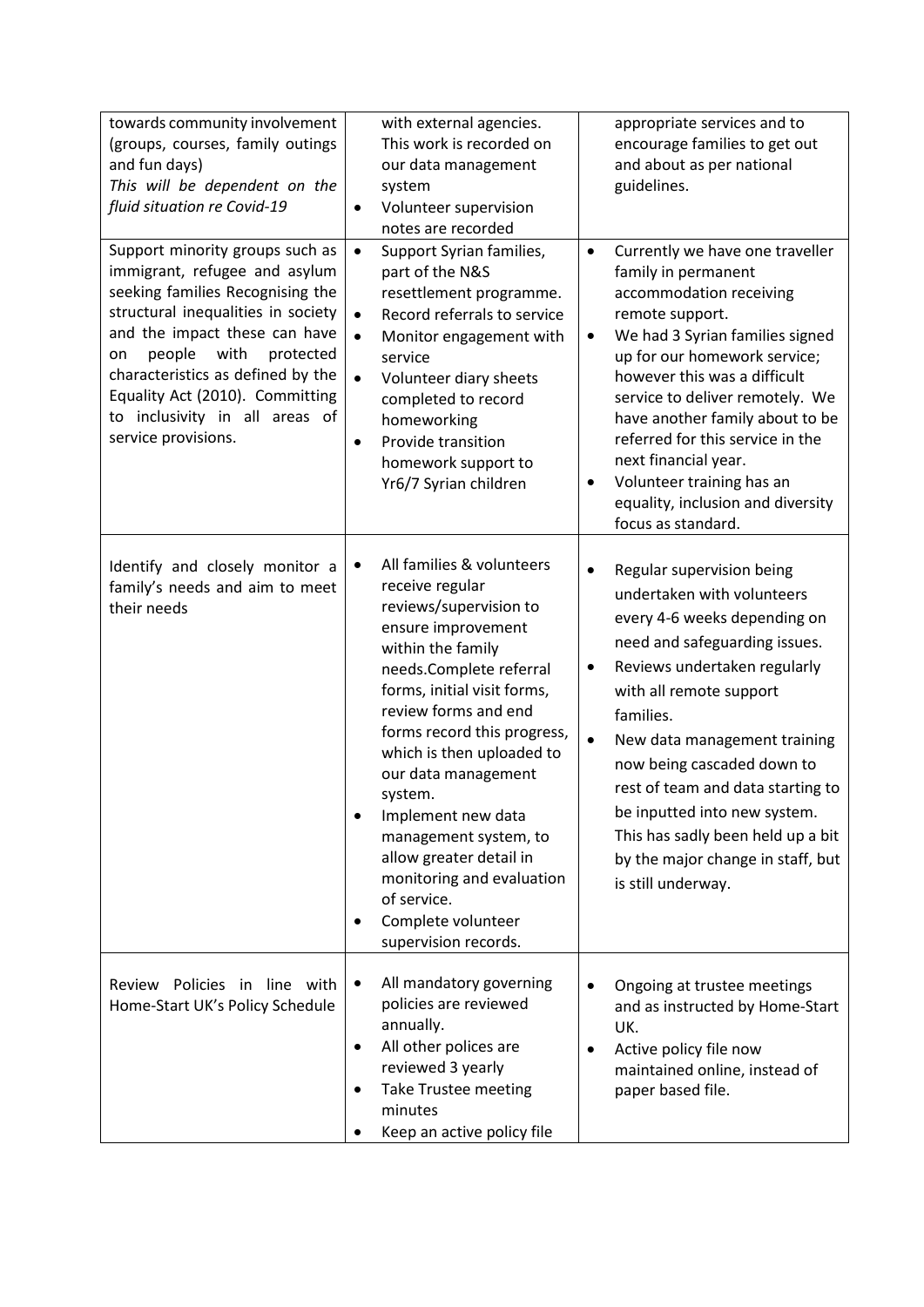| self-assessment<br><b>Maintain</b><br>to<br><b>Quality Standards to Home-Start</b><br>requirements & audited every 3<br>years by HS-UK |  | Ensure compliance with all<br><b>Quality Standards</b><br>annually.<br>Maintain quality standard<br>audit records (our most<br>recent was in 2017 and<br>our score was 100%) | $\bullet$ | Paused due to Covid-19,<br>although we work to the same<br>standards. |
|----------------------------------------------------------------------------------------------------------------------------------------|--|------------------------------------------------------------------------------------------------------------------------------------------------------------------------------|-----------|-----------------------------------------------------------------------|
|----------------------------------------------------------------------------------------------------------------------------------------|--|------------------------------------------------------------------------------------------------------------------------------------------------------------------------------|-----------|-----------------------------------------------------------------------|

### **Case Study (Home-Start):**

The project was based on some similar work we have done with Syrian families. This work focuses on bridging the gaps children may have and enable them to make the most of their educational opportunities. We linked with Barnby Road Academy and they identified 5 families where the children were substantially behind their expected achievement level and this gap was expected to increase due the COVID pandemic and the children not accessing education during this time. School provided a booklet of work for each child linked to their specific learning needs which was shared via Zoom with a volunteer and parent present with the child.

- Mum and younger child (Child P) live in a household.
- Mum is separated from Dad and an older child lives with Dad in another household. Child P does visit and stay with Dad.
- There is historical domestic violence from Dad in the past and previous social care involvement and Mum continues to contact them with regards to concerns she has about Dad and his "manipulative influence" on the children. Mum has some mental health needs with low mood.
- Mum also believes Child P may have some learning needs such as ADHD which hinders his ability to focus and learn.
- School have begun the process of referring to the Small Steps Programme to assess his learning needs but they are also mindful that some of Child P's behaviour may stem from his unsettled home life.

The organiser had a long conversation with mum regarding the project; how it will work, what it will entail and the expectations that are around it. Mum was very keen to be involved, she felt that she wants to help her child and tries to but she doesn't always know what she is doing or how to motivate Child P *"I try to help but there's lots going on in our lives and sometimes Child P doesn't behave, this makes us fall out. I want him to learn" Mum 22nd July 2020* 

Mum said when they do try and work it can end up with arguments and can be very stressful. On our score sheet for Being Involved in Your Child's Learning mum scored herself as 3 (0 being the lowest and 5 the highest).

The family were matched with an experienced volunteer with an educational background, this felt appropriate due to the complex nature of the family and the possible learning needs of the child. As a part of the sessions mum had to be present to safeguard Child P and as a safeguard to our volunteers. However, the volunteer noted how mum was prompt, had everything ready and helped to keep Child P on track. At the end of session 1 the volunteer discussed with Mum how Child P had seemed tired and Mum said he hadn't had any lunch. The volunteer suggested Child P eat before the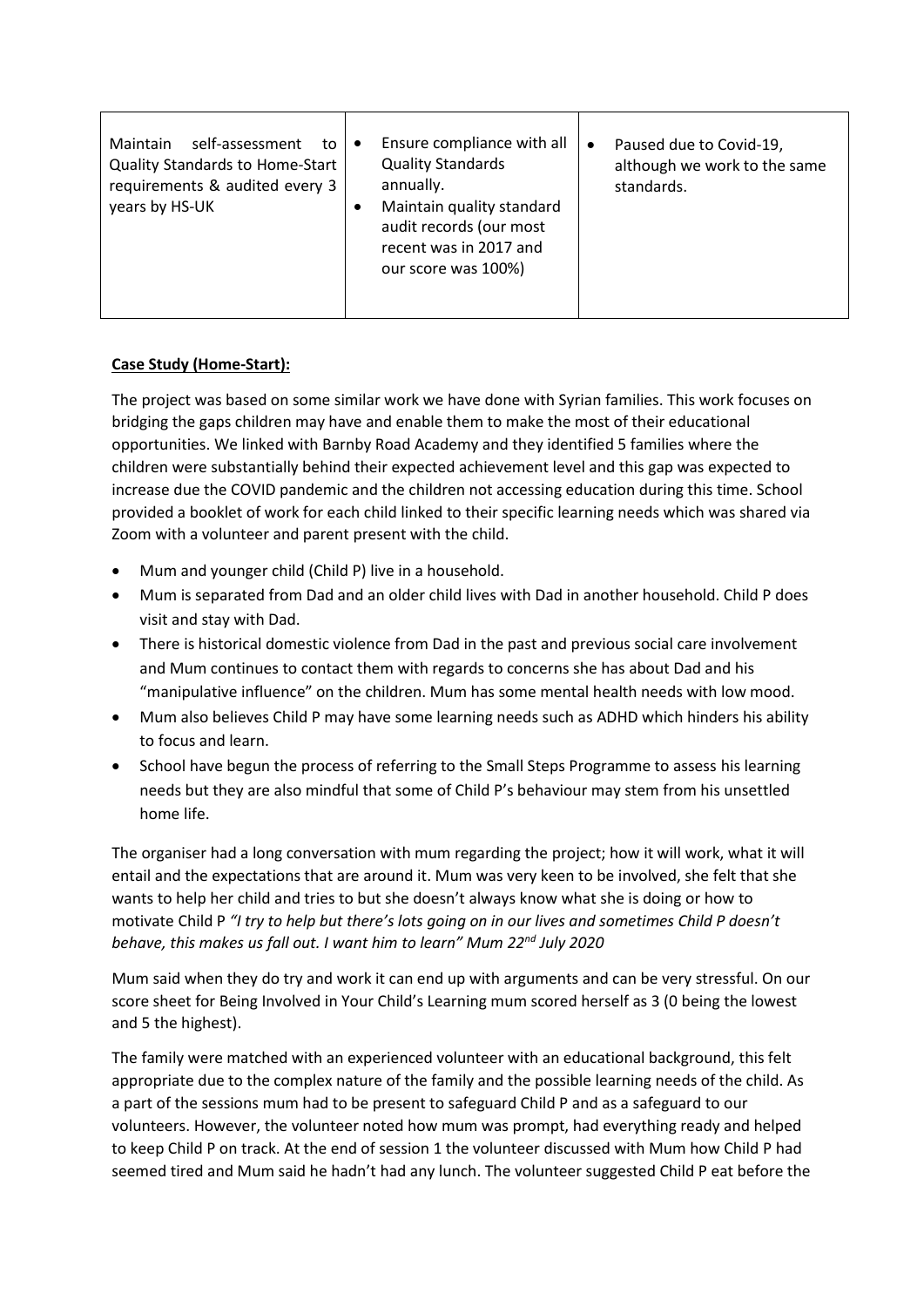Zoom sessions to help his energy levels and concentration, Mum took this on board and Child P was fed before the rest of his sessions. At times the volunteer reported that Child P did lack some focus "*Needed lots of encouragement with the reading activities – struggled with rhyming pairs but got there in the end. M very supportive." Volunteer R Diary sheet.* However, the volunteer was able to share some motivation strategies and role model encouragement to Mum, which she willingly took on board. All sessions were completed and all of the work was completed for school.

Following the session an Organiser spoke to Mum and the volunteer to evaluate the sessions and how successful they were. At rescoring Being Involved in Your Child's Learning mum scored herself as 5 stating *"Child P was struggling at the start because of missing so much school and already being behind but he was like a different child at the end, he had improved in his learning and just seemed generally much better – it was brilliant. I think I learnt some things too – not numbers and that but how to help him in a better way, I'd definitely do it again." Mum 8.09.2020*

# **Newark and Sherwood Community Hub service level agreement 2020/2021 Value: 12,000**

In broad terms, the **NSCH** agrees:

- To operate a Play Leadership Service Programme for all sections of the community who require play leadership support.
- To supply appropriate administration support where necessary, training and line management support to Play Leaders and registered play partners.

**NSDC** will provide informal support to the Play Support Group through appropriate Business Units to add value to the service offer provided.

| <b>Activity</b>               | <b>Targets</b>                      |           | <b>Review of Progress</b>                      |
|-------------------------------|-------------------------------------|-----------|------------------------------------------------|
| Providing free play           | Provide 3,000 children<br>$\bullet$ | $\bullet$ | Quarterly reviews with NSDC                    |
| opportunities for children in | aged between 5-11 in                | $\bullet$ | Due to Covid 19 we have been                   |
| Newark and Sherwood           | Newark and Sherwood                 |           | unable to provide Play schemes,                |
| including playschemes,        | with free play                      |           | play days and play in the parks but            |
| playdays and play in the      | opportunities                       |           | we have delivered over 1,000 craft             |
| parks, using local park       |                                     |           | bags to isolated and vulnerable                |
| facilities.                   |                                     |           | families, meals for 90 during the              |
|                               |                                     |           | summer including to Emmaus                     |
|                               |                                     |           | Trust young people.                            |
|                               |                                     | $\bullet$ | We also did 10 Street Play                     |
|                               |                                     |           | sessions, taking play to children's            |
|                               |                                     |           | homes and communities instead                  |
|                               |                                     |           | these sessions <sup>i</sup> are obviously hard |
|                               |                                     |           | to judge numbers for but we gave               |
|                               |                                     |           | out over 1000 Play bags to                     |
|                               |                                     |           | children on the street containing              |
|                               |                                     |           | activities to do at home, these                |
|                               |                                     |           | were themed to the play being                  |
|                               |                                     |           | delivered by The Joker and our                 |
|                               |                                     |           | Playworkers. Each Street play                  |
|                               |                                     |           | involved 2 outside Play providers,             |